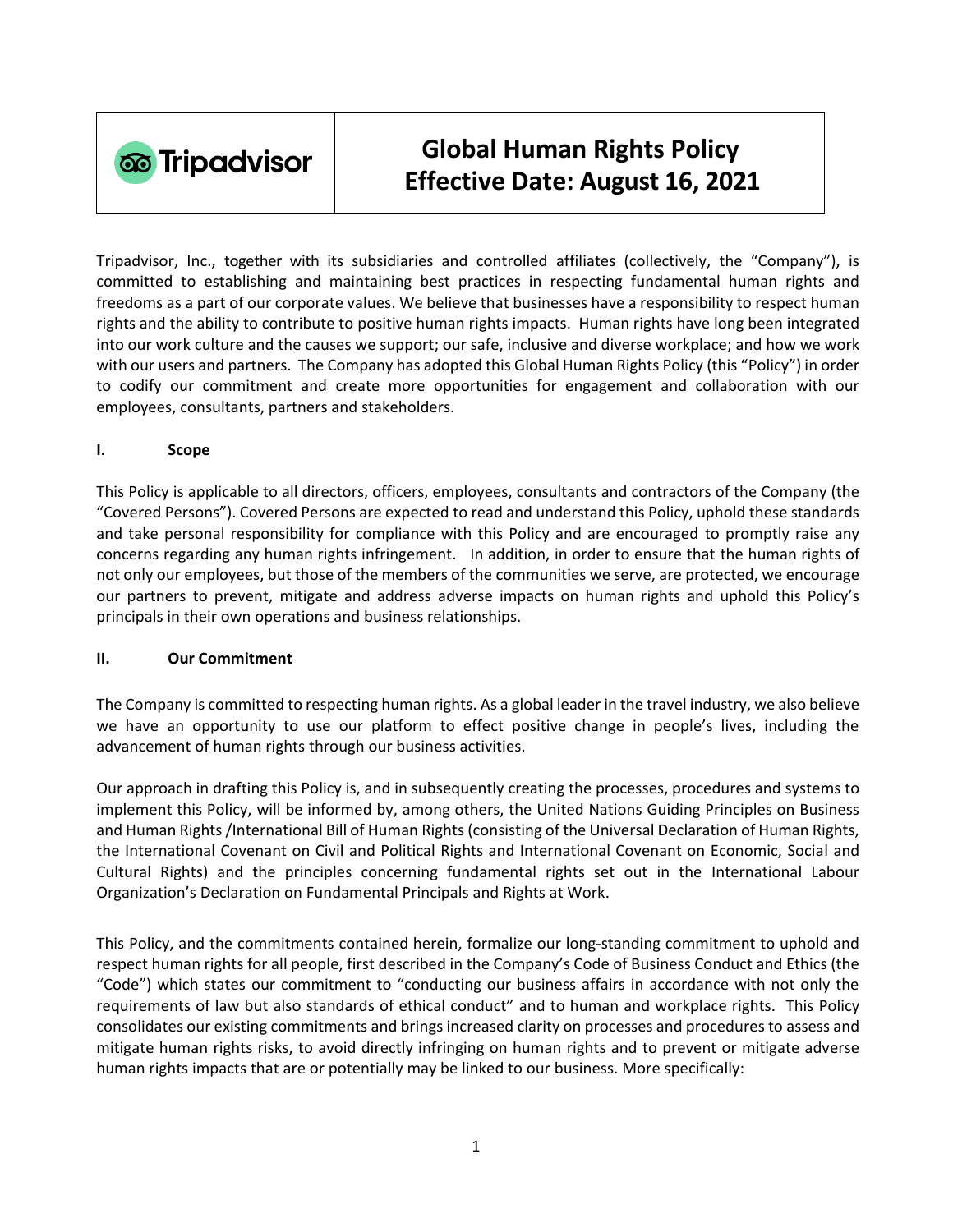## A. Compliance with Laws

The Company is committed to being a good "corporate citizen". Complying with laws is the foundation on which the Company's ethical standards are built. All Covered Persons must comply with all applicable laws, rules, regulations and regulatory orders applicable in the country, state and local jurisdictions where business is conducted. This includes, but is not limited to, U.S. embargoes which generally prohibit U.S. companies, their subsidiaries, and employees from doing business with, or traveling to, countries subject to sanctions imposed by the U.S. government, as well as doing business with specific companies and individuals identified on lists published by the U.S. Treasury Department. Separately, the Company requires that all service providers, vendors and partners comply with all applicable laws, rules, regulations and regulatory orders with respect to its performance of services (including, without limitation, laws regarding labor practices, anti-harassment and discrimination).

## B. Labor Practices

The Company is committed to compliance with all applicable laws and regulations. Prohibited conduct under this Policy includes, but is not limited to, the following:

- Failing to comply with applicable laws and regulations regarding compensation, hours of work, overtime, and benefits.
- Failure to comply with child labor laws in accordance with applicable national law.
- Failure to respect employees' right to freedom of peaceful assembly and association, including their right not to be compelled to belong to an association and their right to choose whether or not to be represented for collective bargaining purposes.
- Failure to respect the right of freedom of opinion and expression, including the freedom to hold opinions without interference provided, however, that the exercise of such rights does not interfere with the safe and efficient performance of work by persons on working time.
- Failure to comply with all applicable health, safety, and security laws as well as the Company's internal procedures.

# C. Human Trafficking

The Company adopted a Modern Slavery Statement which condemns and prohibits in both our business and in our community those which support or condone, directly or indirectly, acts of human trafficking, physical abuse of workers, or any form of child labor, forced labor, slavery, or involuntary servitude.

## D. Equity, Diversity and Inclusion

The Company is committed to championing the diverse perspectives, experiences, and voices of our employees, travelers, business partners, and industry peers. At Tripadvisor, we empower all of our employees to bring their unique perspectives and experiences to the table — this is what drives us to think bigger and be better. Through our Employee Resource Group program, we offer individuals a dedicated space to organize around shared experiences, identity, and interests. These groups create a sense of belonging through inclusive practices and programming that support personal, professional, and organizational growth.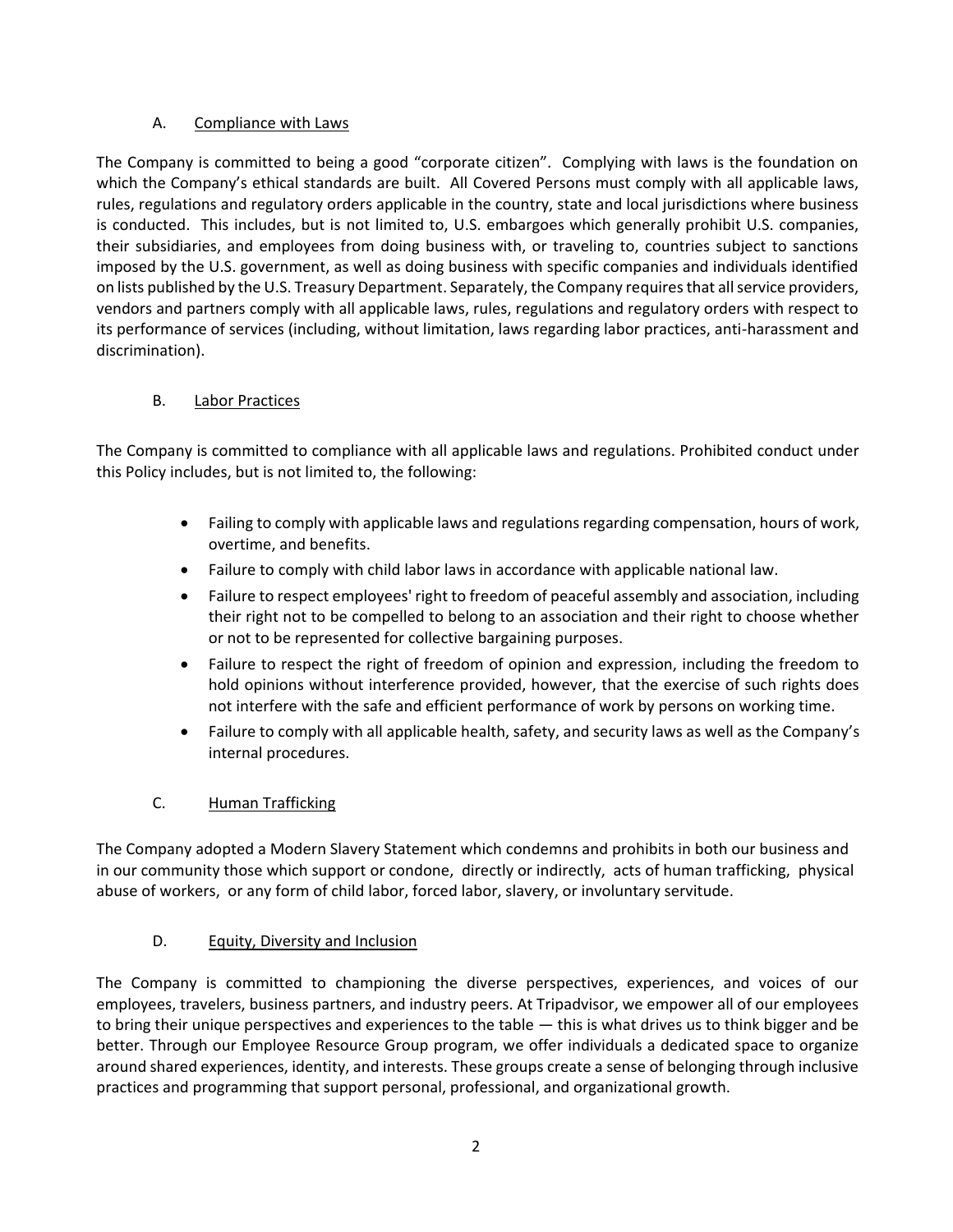## E. Trust and Safety

A large percentage of our users say that safety and security are important considerations when making travel decisions. Through the Company's Trust and Safety team, the Company is committed to its mission of being the best source for travelers to find the most helpful, trusted advice and safety information for any destination. To deliver on this promise, the Company has engaged the broader community, including travelers, not-forprofit organizations, and our commercial partners across the tourism and hospitality sector, as we seek to meet the ever-changing needs of the global traveler. In addition, the Company has developed several new product features on the TripAdvisor platform that identify and elevate critical safety information for travelers' consideration.

## F. Social Impact

The Company is committed to having a positive impact on the communities in which we operate and to use its influence to have a positive impact more broadly. The Company's efforts to have a positive social impact are led by TripGives which supports employee giving and service programs. The Company also collaborates with The Tripadvisor Foundation, a not-for-profit private foundation established with the mission to help strengthen human lives and communities around the world through a variety of programs.

## G. Environmental Impact

The Company is committed to complying with environmental regulations, preserving and protecting the environment and reducing our environmental impact. The Company endeavors to reduce its use of energy and water and re-use or recycle the resources consumed by our business, wherever practical, and encourage the development and integration of sustainable technologies.

# H. Responsible Procurement

The Company's procurement strategy is focused on working with suppliers who share our commitment to the Company's responsible business agenda and ethical standards of business. We are committed to promoting these principles with our partners and we strive to set expectations through our commercial agreements and procurement selection.

## **III. Supporting Policies, Statements and Procedures**

The Company's policies and statements which are relevant to and support the principles set out in this Policy include the following:

- [Code of Business Conduct and Ethics](https://ir.tripadvisor.com/static-files/c9552116-2cb5-4931-a831-49ff788da7ca)
- **[Modern Slavery Statement](https://ir.tripadvisor.com/static-files/ea879ac9-4a18-4db3-a896-c4a439661f98)**
- [Equity Diversity and Inclusion Statement](https://www.purpose.tripadvisor.com/diversity)
- **[Tripadvisor Terms, Conditions and Notices](https://tripadvisor.mediaroom.com/us-terms-of-use)**

The Company recognizes that human rights due diligence is an ongoing commitment and the Company will continue to review and develop our policies, procedures and processes in support of these efforts.